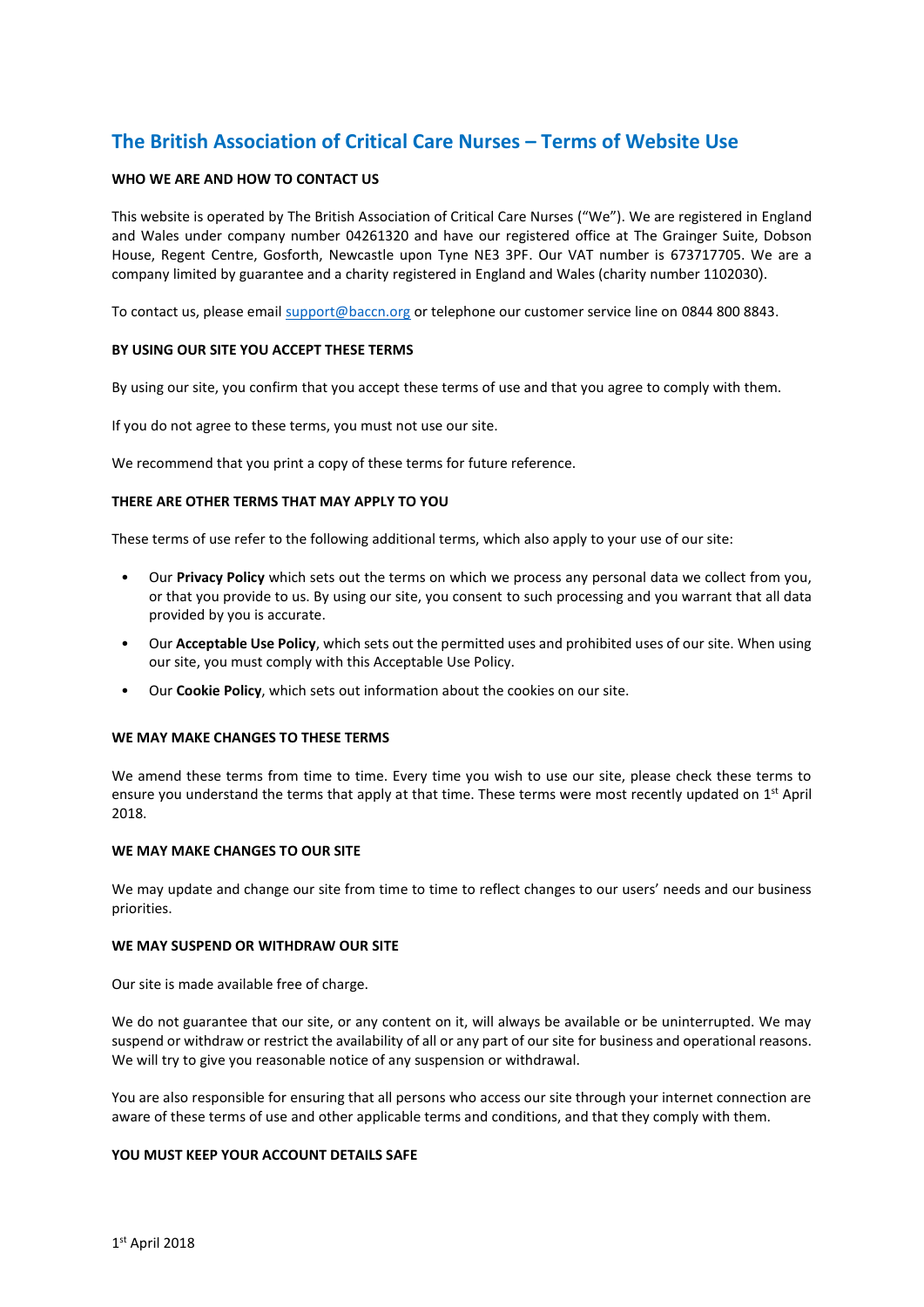If you choose, or you are provided with, a user identification code, password or any other piece of information as part of our security procedures, you must treat such information as confidential. You must not disclose it to any third party.

We have the right to disable any user identification code or password, whether chosen by you or allocated by us, at any time, if in our reasonable opinion you have failed to comply with any of the provisions of these terms of use.

If you know or suspect that anyone other than you knows your user identification code or password, you must promptly notify us a[t support@baccn.org](mailto:support@baccn.org)

# **HOW YOU MAY USE MATERIAL ON OUR SITE**

We are the owner or the licensee of all intellectual property rights in our site, and in the material published on it. Those works are protected by copyright laws and treaties around the world. All such rights are reserved.

You may print off one copy, and may download extracts, of any page(s) from our site for your personal use and you may draw the attention of others within your organisation to content posted on our site.

You must not modify the paper or digital copies of any materials you have printed off or downloaded in any way, and you must not use any illustrations, photographs, video or audio sequences or any graphics separately from any accompanying text.

Our status (and that of any identified contributors) as the authors of content on our site must always be acknowledged.

You must not use any part of the content on our site for commercial purposes without obtaining a licence to do so from us or our licensors.

If you print off, copy or download any part of our site in breach of these terms of use, your right to use our site will cease immediately and you must, at our option, return or destroy any copies of the materials you have made.

## **DO NOT RELY ON INFORMATION ON THIS SITE**

The content on our site is provided for general information only. It is not intended to amount to advice on which you should rely. You must obtain professional or specialist advice before taking, or refraining from, any action on the basis of the content on our site.

Although we make reasonable efforts to update the information on our site, we make no representations, warranties or guarantees, whether express or implied, that the content on our site is accurate, complete or up to date.

#### **WE ARE NOT RESPONSIBLE FOR WEBSITES WE LINK TO**

Where our site contains links to other sites and resources provided by third parties, these links are provided for your information only. Such links should not be interpreted as approval by us of those linked websites or information you may obtain from them.

We have no control over the contents of those sites or resources.

#### **USER-GENERATED CONTENT IS NOT APPROVED BY US**

This website may include information and materials uploaded by other users of the site, including to bulletin boards and chat rooms. This information and these materials have not been verified or approved by us. The views expressed by other users on our site do not represent our views or values.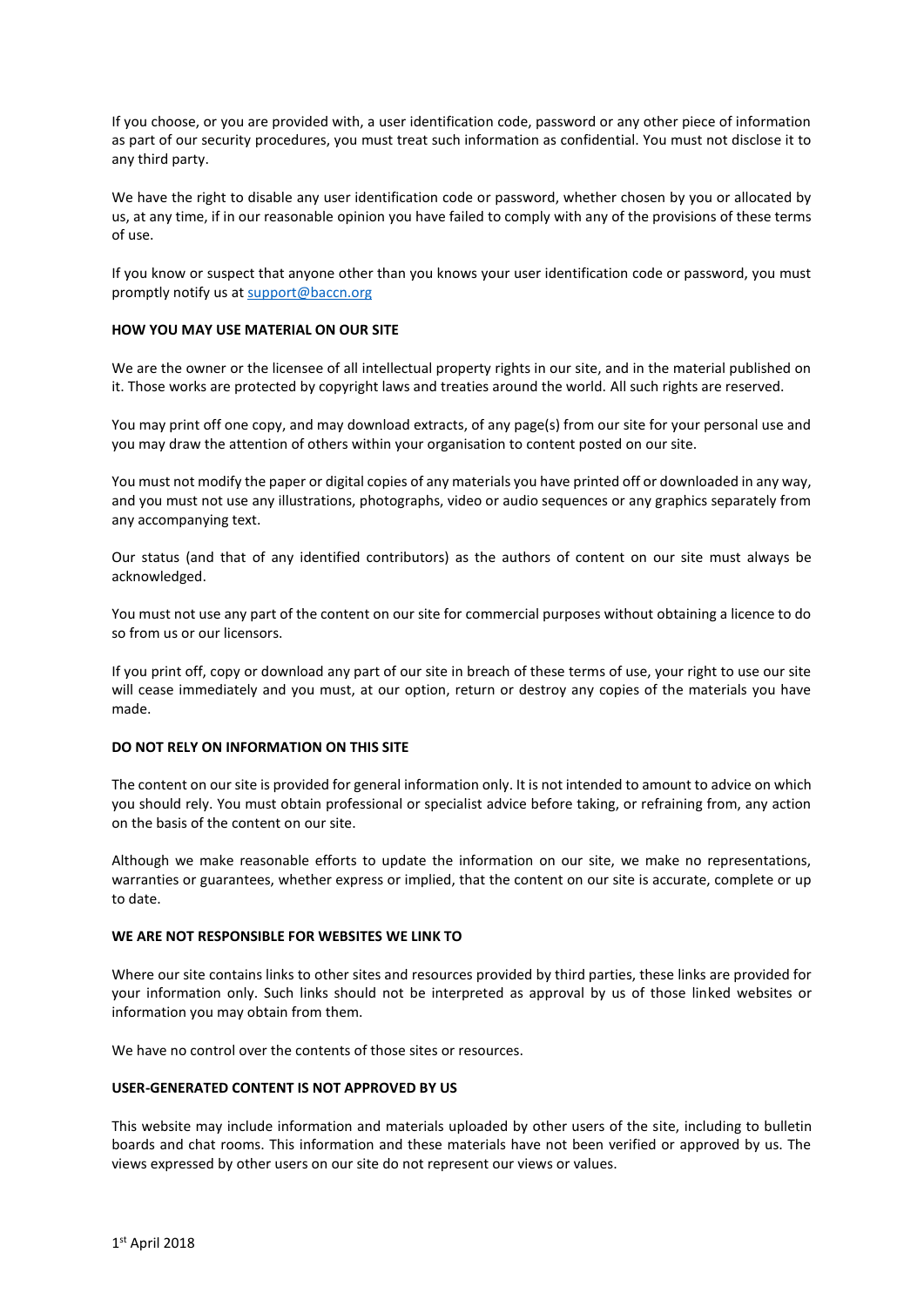If you wish to complain about information and materials uploaded by other users please contact us on [support@baccn.org](mailto:support@baccn.org)

# **OUR RESPONSIBILITY FOR LOSS OR DAMAGE SUFFERED BY YOU**

#### **Whether you are a consumer or a business user**:

• We do not exclude or limit in any way our liability to you where it would be unlawful to do so. This includes liability for death or personal injury caused by our negligence or the negligence of our employees, agents or subcontractors and for fraud or fraudulent misrepresentation.

# **If you are a business user**:

- We exclude all implied conditions, warranties, representations or other terms that may apply to our site or any content on it.
- We will not be liable to you for any loss or damage, whether in contract, tort (including negligence), breach of statutory duty, or otherwise, even if foreseeable, arising under or in connection with:
	- use of, or inability to use, our site; or
	- use of or reliance on any content displayed on our site.
- In particular, we will not be liable for:
	- loss of profits, sales, business, or revenue;
	- business interruption;
	- loss of anticipated savings;
	- loss of business opportunity, goodwill or reputation; or
	- any indirect or consequential loss or damage.

#### **If you are a consumer user**:

- Please note that we only provide our site for domestic and private use. You agree not to use our site for any commercial or business purposes, and we have no liability to you for any loss of profit, loss of business, business interruption, or loss of business opportunity.
- If defective digital content that we have supplied, damages a device or digital content belonging to you and this is caused by our failure to use reasonable care and skill, we will either repair the damage or pay you compensation. However, we will not be liable for damage that you could have avoided by following our advice to apply an update offered to you free of charge or for damage that was caused by you failing to correctly follow installation instructions or to have in place the minimum system requirements advised by us.

#### **WE ARE NOT RESPONSIBLE FOR VIRUSES AND YOU MUST NOT INTRODUCE THEM**

We do not guarantee that our site will be secure or free from bugs or viruses.

You are responsible for configuring your information technology, computer programmes and platform to access our site. You should use your own virus protection software.

You must not misuse our site by knowingly introducing viruses, trojans, worms, logic bombs or other material that is malicious or technologically harmful. You must not attempt to gain unauthorised access to our site, the server on which our site is stored or any server, computer or database connected to our site. You must not attack our site via a denial-of-service attack or a distributed denial-of service attack. By breaching this provision, you would commit a criminal offence under the Computer Misuse Act 1990. We will report any such breach to the